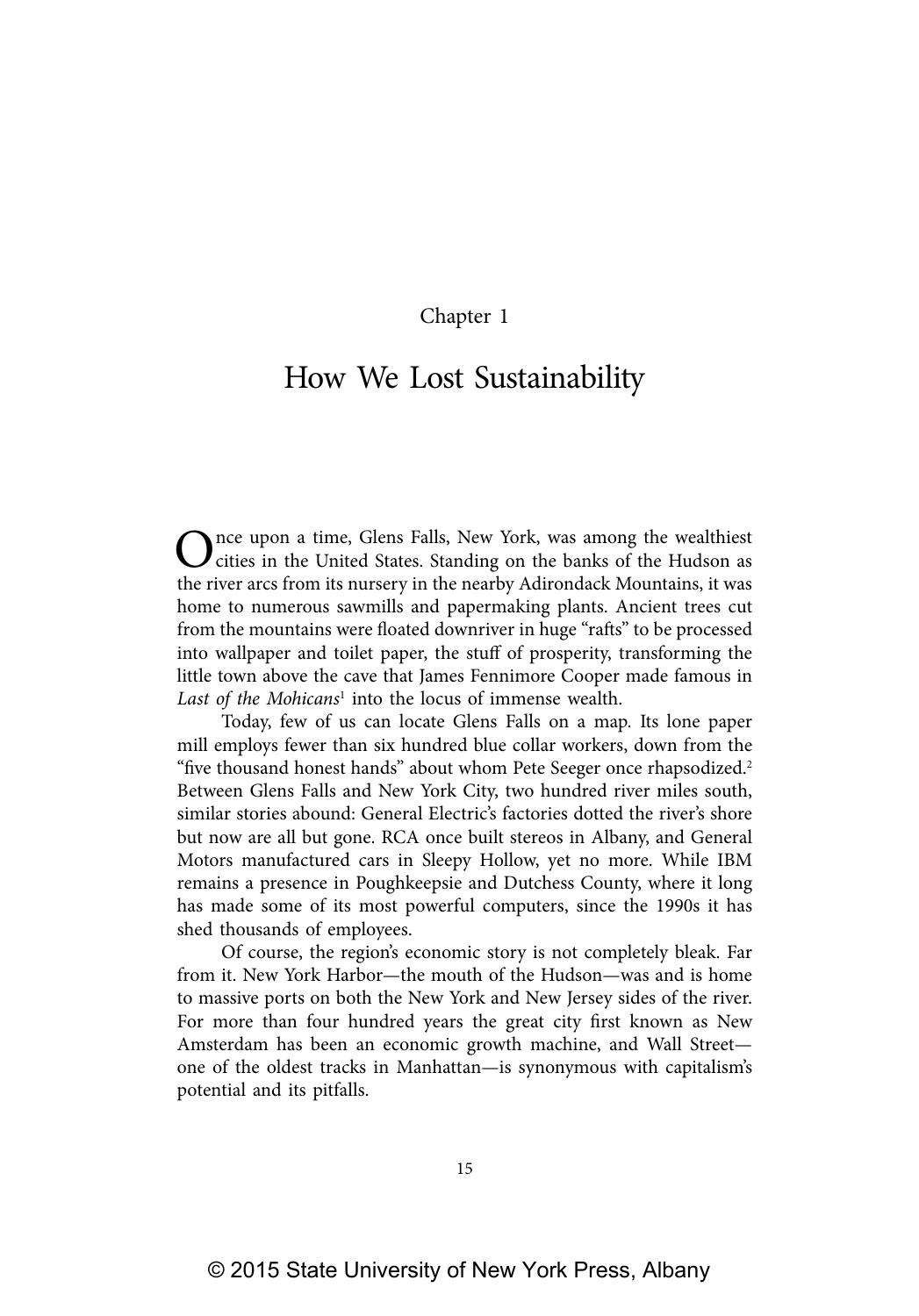In this chapter I trace our economic system's role in transforming the region's Landscape over the four centuries since Henry Hudson sailed up the river that would take his name. I then discuss the work of scholars who have implicated business in the creation of the unsustainable social and ecological worlds we know so well—and others who insist that same force can be a driver of sustainability.

My goals here are, first, to demonstrate that Landscape transformation is a historical process. The destruction so many bemoan did not occur overnight; by the same token, the construction of a new Hudson region Landscape is possible . . . and likely will take decades to create. Second, I want to establish the causal foundation for the ecological challenges facing the region that I discuss in chapter 2, some of the community-based social problems that emerge in chapter 5, and even the potential for a planet‑friendly capitalism like that advocated for in chapter 7.

Third, it is important to acknowledge the dominant forces that confront sustainability advocates; every individual in the region—to say nothing of the corporations, think tanks, and governments—is invested in our current economic system, making its alteration a challenge fraught with pitfalls. Finally, from Henry Hudson's time this region's Landscape has been in a constant state of flux—change is, after all, endemic to our economic system. Here, I hope to show how, even though this place has been ceaselessly remade, that very renovation process may in the end lead us to a stable Landscape where revision is replaced by simple vision.

## A Landscape Overturned

At the heart of our economic system—at least in its classical form, the view that dominates even today—lies exploitation. Trees, soil, oil, minerals, air, water, wildlife, and workers are all used in the creation of profit, and few natural resources were more sought after in the early seventeenth century than beaver.

To say beaver were exploited is to understate the case by a fair bit. As early as the 1500s beaver felt hats were all the rage in Europe, status indicators of such lasting power that, though the styles varied, nations were formed and dissolved, and wars fought, for three centuries beaver remained the choice for headwear among elites on both sides of the Atlantic (Abraham Lincoln's famous stovepipe hats were beaver).<sup>3</sup> So, after their 1609 voyage, when Henry Hudson and his crew reported to their Dutch sponsors that many of the natives they encountered wore furs,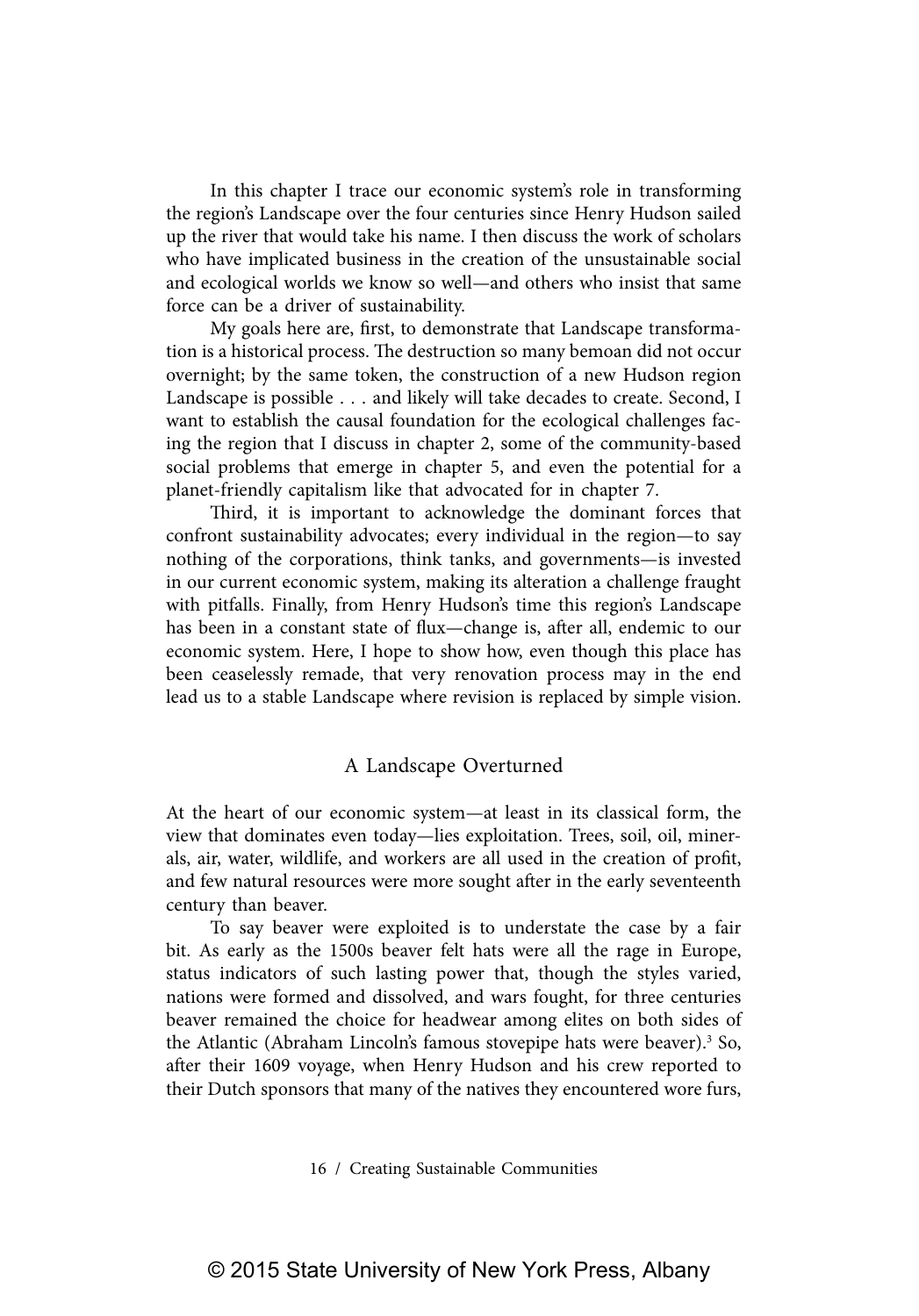it prompted competing trading companies to scramble to stake a claim to this New World territory.

Contemplating the plunder that followed, journalist Robert Boyle wrote, "Of all the mammals of New York, the beaver has the most checkered history. Beavers, of course, were the main object of the Dutch fur trade. They were trapped by the hundreds of thousands and their pelts shipped to Europe for the making of hats."4 The Dutch did little or no trapping themselves, since beaver were found in the interior, away from the Hudson River, where it was forbidding and even forbidden to them.

That work was left to aboriginal peoples. In his environmental history of New York, David Stradling wrote, "The fur trade gave Native Americans their first exposure to the profit motive and thus initiated a changing relationship with nature. Never before had native peoples hunted so completely for trade."<sup>5</sup> Previously, the first Americans' interactions with other species had been mediated by their strong cultural ties to nonhumans, which required reflective ceremonies and effectively restricted overhunting. Not so with the fur trade.

In asking how it was that acquisitive economics trumped established relations between aboriginal peoples and the beaver, Stradling poses a question that remains relevant today. For those first Americans, perhaps a "spiritual crisis" prompted by increasing disease (transmitted to them, unbeknownst to either group, through contact with the Europeans) compelled them to violate norms that had emerged over millennia living on this continent, or maybe "they simply found the market too alluring, the guns and gunpowder too useful to pass up. For most tribes the fur trade constituted their first prolonged interactions with Europeans, and through increasingly regularized trading, natives purchased a variety of goods, including cloth, tools, and metal pots, all of which they quickly wove into the fabric of their culture."6

In 1655, the year of his death, early Dutch settler Adriaen van der Donck's account of life in "New Netherland" was published. Written decades earlier, his memoir recounted a time that was already passing. "We also frequently trade with the Indians," he wrote, "who come more than ten and twenty days' journey from the interior, and who have been farther off to catch beavers, and they know of no limits to the country, and when spoken to on the subject, they deem such enquiries to be strange and singular."7

Having all but extirpated beaver on their home continent, Europeans knew from experience that the exploitation could not go on forever, but it was an inconceivable notion to Native Americans. Indeed, by the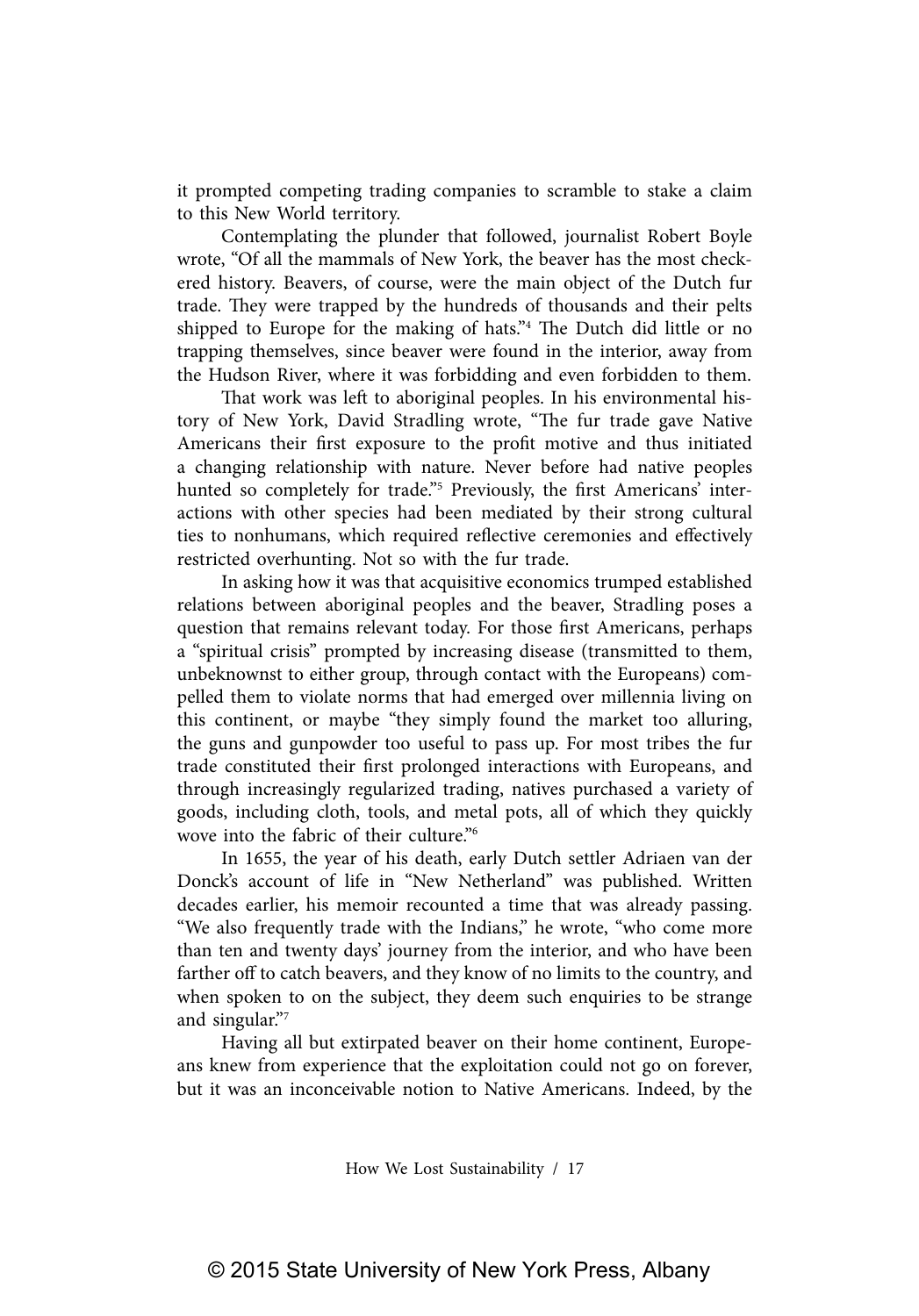time van der Donck's book was published, the region's beaver numbers already had crashed. While the fur trade with Europe was over, European economics nevertheless held sway—no other source existed for the goods that native people found so alluring. In Stradling's account, the first great re‑meaning of the Hudson region's Landscape occurred rapidly and, in terms of the triple bottom line of ecology, economy, and equality, the new Landscape was complete: ecosystems were fundamentally altered, and powerful dependencies between aboriginal people and capitalism were created.

Graham Hodges, a Colgate University history professor, observes, "It's important for Dutch strategic and diplomatic interests to have a col‑ ony along the Atlantic. The English control everything from present‑day Maine down to South Carolina. So this is the only point where there is a non‑English entryway along the Atlantic coast." Those "strategic" efforts were first and foremost economic. So while the Dutch primarily sought to enrich corporations in the home country, when the British bloodlessly wrested control of the Hudson region in 1664, they were more bent on colonization—control of the land for both political and economic purposes. The British wanted a northern foothold to ward off the French, who controlled Canada south to the Adirondacks (their sweeping presence ran west and farther south, down the Ohio and Mississippi river valleys to the Gulf of Mexico).

The British undertook a subjugation process of land and people that was central to the creation of the continent's third Landscape. The first emerged from native people's manipulation of the ecology after their arrival, most significantly through the use of fire,<sup>8</sup> and the second was the Dutch plunder of fur-bearing animals. In all three, people, ecology, and economy were intimately connected, but the character of those relationships varied in fundamental ways.

The region's native peoples actively observed topography, plant and animal behavior, seasonal signs, and the like—practices long since forgotten. Tom Lake, a New York State naturalist, notes, "Native people employed what we would consider modern concepts of ecology thousands of years ago. . . . They understood that you can control nature in a way, but it's a symbiosis. You're actually helping by fostering new growth and at the same time you're helping yourself because it's going to attract different kinds of animals."

Native people's cosmology, too, contrasted profoundly with today's dominant understandings. For aboriginal Americans "the whole world is alive," observes Vassar College anthropologist Lucille Johnson. "You are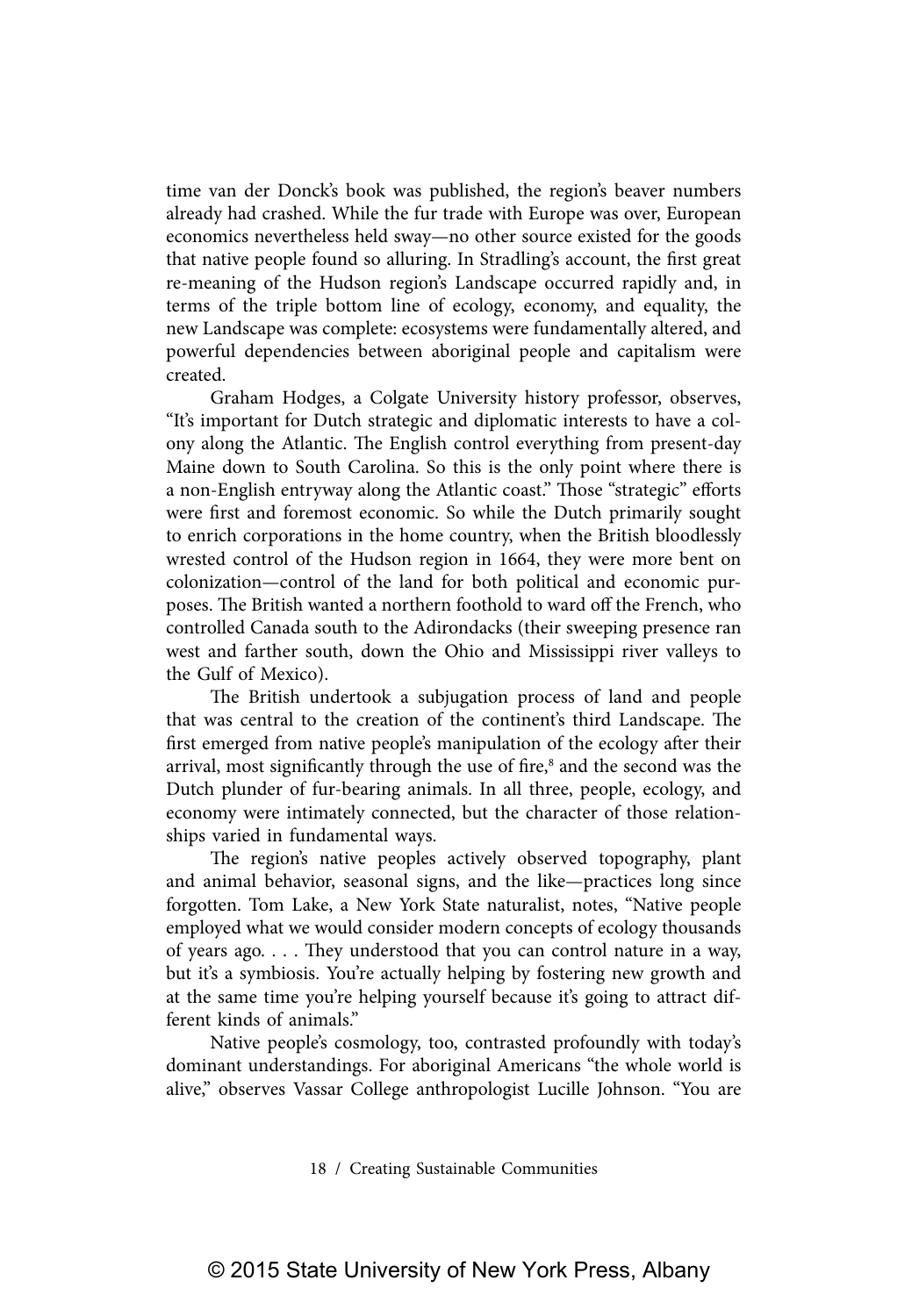in a living universe. You are also a part of that universe, not apart from that universe, as we tend to be. . . . For the Native Americans, people are of the world just as a deer is of the world, just as an ant is of the world, just as an oak tree is of the world."

Those first Hudson peoples invested "natural" entities (their language included no such word as our *nature*) with respect and transcendental importance. The same was true for their fellow tribe members. Most native cultures were highly egalitarian, and when their economies were not entirely subsistence-based (the Lenni Lenape were major traders, and many tribes were known for their special talents in, for example, pottery or canoe building) profit never entered the picture. The people of the region farmed, but one early American estimate was they cleared only about 1 percent of the land, so light was their ecological footprint.<sup>9</sup>

The Dutch Landscape introduced a thoroughly European, anthropocentric understanding of relations between humans and the land in which economics was privileged over all else in social life save, perhaps, religion—although, as Max Weber argued, early Protestantism like that practiced in Holland can be seen as providing higher justification for capitalist business practices.10 "[F]or all their intensity in pursuit of the pelts given up by the Indians for mere trinkets," writes the eloquent Vernon Benjamin, "the details of this New World, like the trees of the forest, hid an even larger reality that diminished these men and the grand ego of a world they came from. . . . [T]he Europeans who were so intensely focused on the profits of the pelt trade did not see the integrated, natural reality that loomed all around them." He adds, "They were not 'discovering' a New World; they were dismembering an old one."<sup>11</sup> Nature was God's gift for humans to use—not to contemplate, appreciate, live harmoniously with, or worship—creating an unmistakable hierarchy not only of being but of cultures as well. Europeans felt free to break apart nature, whether for profit or science, their outlook privileging their desires over all others'.

In key respects, the particulars of the Landscape imposed by the English differed little from Dutch beliefs and behaviors. Humans continued to be the measure of all things, and under God's direction the land was to be subjugated. However, there were important distinctions between the culture‑ecology nexuses created by the two rivals. For one, in their best moments the British respected native people's rights such that London restricted westward expansion of European settlement, something the Dutch, who were almost continuously at war with aboriginal peoples, likely would never have done.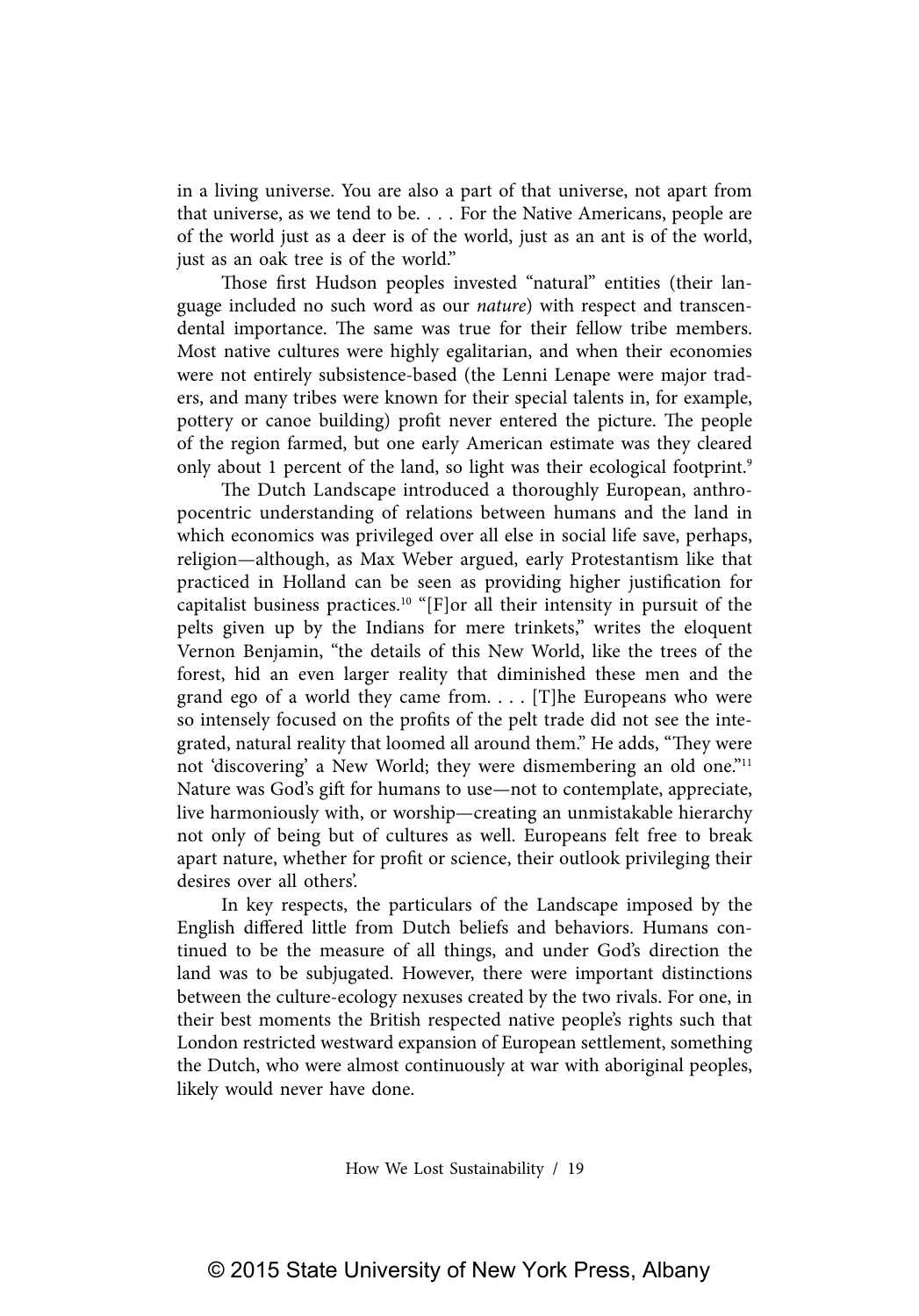Tragically, the other side of the coin was the British promotion of slavery, including the opening of a slave market in New York City in 1711. To economically and politically powerful New Yorkers—like, before them, Dutch New Amsterdamians—slaves and near‑slaves, such as indentured servants and tenant farmers, were necessary for clearing the massive tracts of land that were fundamental to securing British claims to this part of the continent.12 While native peoples, particularly the Lenni Lenape, had practiced fire-based swidden horticulture in the region for centuries (clearing land using fire, then farming it for two or three years before moving on), the English encouraged extensive land clearing for settled agriculture, a technology practiced on a scale unknown to the natives, remaking the Hudson Landscape on a thoroughly European model. The land was opened for continental animals to graze and European crops to be planted, and those tenant farmers, indentured servants, and outright slaves were compelled to work the land without being allowed to share in their labor's financial fruits.

#### Industrializing the Hudson River Region

During the summer and fall of 1777, little more than a year after the colonies declared their independence from Great Britain, what many historians consider the turning point of the American Revolution took place in the Hudson region, concluding on the Hudson River shore with the surrender of an entire British army. The battles of Bennington and Saratoga ended an English effort to sever New England from the ostensibly less rebellious colonies to the south, greatly improving the revolutionaries' prospects.

In the early years following independence, economically the United States remained as it had been under the king's rule, agrarian. But the turn of the nineteenth century brought major changes. In 1807, Robert Fulton sailed the world's first viable steamship up the Hudson from Manhattan to Albany and back. And as the years passed, important aspects of American industrialism began and thrived along the Hudson, giving rise to the fourth major Landscape the region has witnessed since *Homo sapiens* arrived on the scene.

Canals constructed by the Dutch in lower Manhattan presaged the Erie Canal, arguably the continent's greatest such system, which ran along the Hudson and Mohawk rivers hundreds of miles west and ultimately out of the Hudson River drainage to Lake Erie. Governor DeWitt Clinton's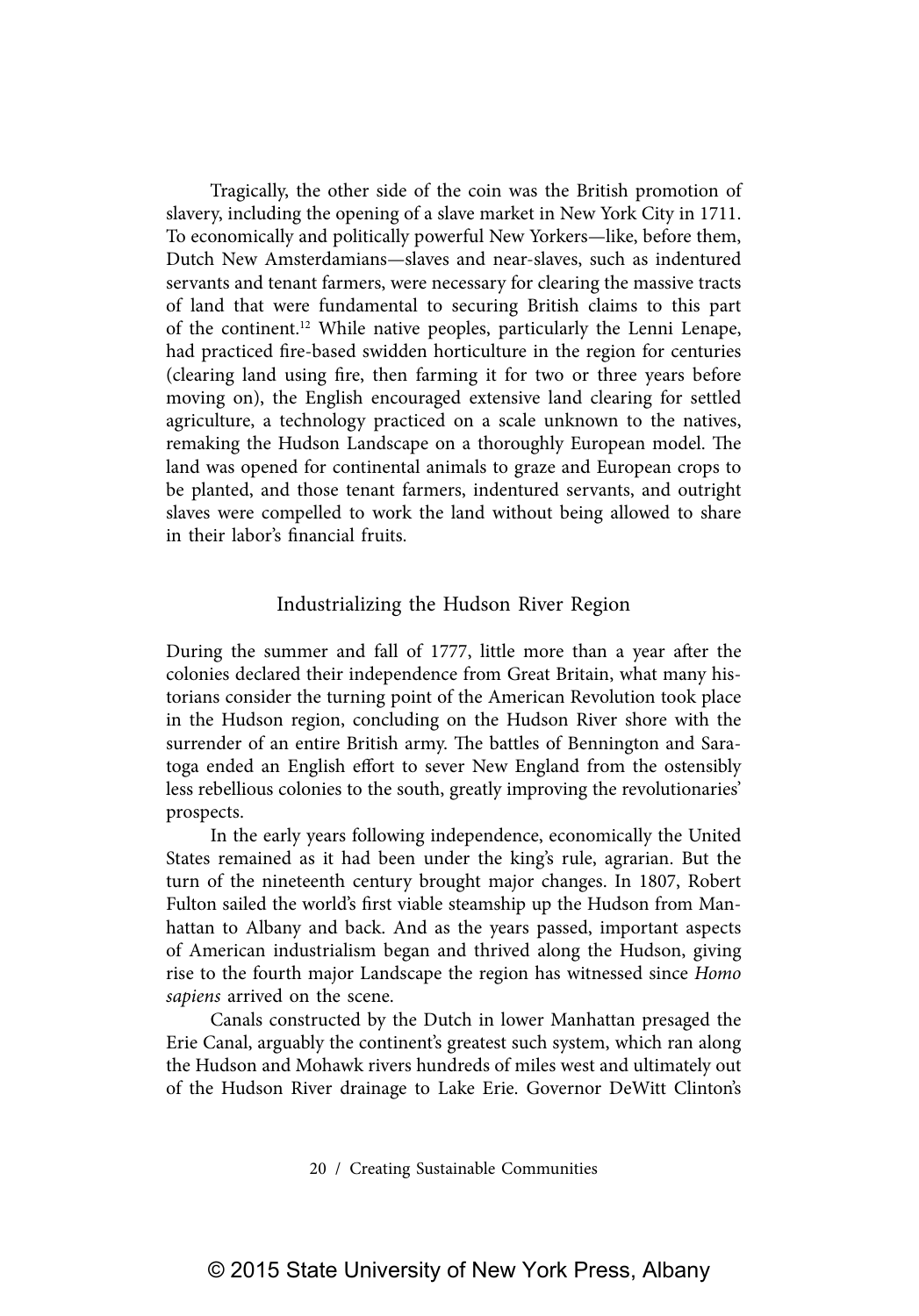"ditch," as the Erie Canal was derisively labeled by those who considered it a waste of taxpayer dollars, proved to be more economic boom than boondoggle, and it spurred the arrival of the Industrial Revolution on this continent.

At its peak, the canal floated ten thousand boats and more, and thirty thousand people's livelihoods were directly linked to it.13 Much of the work was physical, not mechanical, performed by men and horses. Towns and cities sprang up to support first the canal's construction and then its commerce, and what once was three hundred miles of dense forest dotted with the odd clearing for native farms and villages rapidly became a deforested water-borne highway linking one rapidly growing community after another. Farmland worked by thousands of eager settlers spread for tens of miles on either side of the canal, the whites' presence made possible by the ongoing subjugation of the native people, who were killed off, driven westward, pacified, forced onto reservations, or assimilated.

The canal's economic success—in the fifty-eight years it operated as a paying concern, beginning in 1825, revenues exceeded the state's initial \$7.5 million investment by roughly fifteen times—prompted the development of others. A privately owned canal, the Delaware and Hudson, was completed in 1828 and allowed massive shipments of comparatively clean-burning coal from Pennsylvania to power the nascent steam-driven industry in New York City and smaller but burgeoning upriver towns such as Newburgh.<sup>14</sup> Soon enough, railroads surpassed the canals as the primary mode of commercial transport in the region, but it was decades before they rendered defunct the canal trade.

Fresh, clean water is as integral to nearly every industry as it is to life, and as mechanization increased, so did pressure on the region's rivers and streams. Some was benign, such as the ice harvesting that enabled city residents to preserve food through the warm months. Perhaps the first industry to dramatically affect stream quality was leather tanning. The Dutch operated a tannery in New Amsterdam as early as 1635, and as the tannin-rich bark of hemlock trees there was used up, the industry moved north.15 Hemlocks grow tall and graceful, their branches dipping and then sweeping upward as they stretch from their trunks. Living 250 years or more, and growing up to one hundred feet tall, mature hemlock groves block enough sun to create an open forest floor unusual in the Northeast.

It took two hundred years from Henry Hudson's arrival for tanners to find their way to the steep Catskill slopes. In the five decades that followed, up until roughly 1870, they cut down seventy million hemlocks, fundamentally altering the Catskill Landscape. A new economy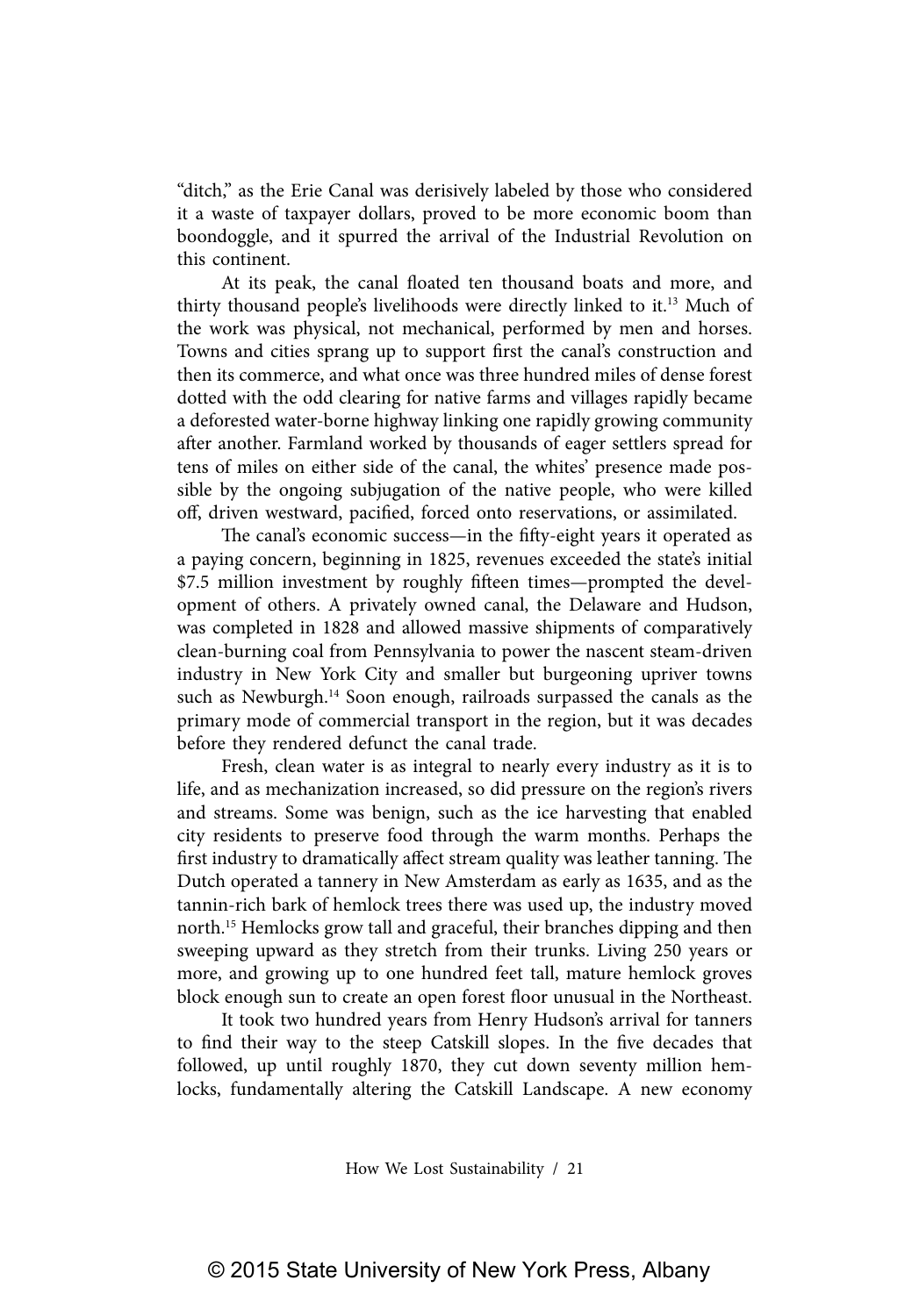was introduced to the mountains, a new ecology was carved out of it, and new social inequalities resulted. "Life in a tannery town was tough," wrote forestry professor Hugh O. Canham.

The work was hard manual labor. Living next to a tannery meant the constant stench of curing leather and stagnant pools of waste material. Streams became heavily polluted as tanning liquors, lime solutions, flesh, and hair were discharged directly into them. Hillsides were stripped of hemlock. On the other hand, the tanneries provided a livelihood, often for immigrants, and gave local farmers a market for the hides of slaughtered animals. Some of the tannery workers owned farms and worked in the tanneries part time or seasonally. Others lived in boardinghouses at the tanneries, where they worked 12-hour days with only Sundays off.<sup>16</sup>

People such as Rufus Palen and Zadock Pratt, whose names live on in the Catskill towns of Palenville and Prattsville (there's also Tannersville), made fortunes off of the devastation and others' labor, leaving those who worked for them to live in squalor amid the blighted, barren hills.

However, the Catskill tanning, and the clearcutting of much of the easily accessible timber in the Hudson River's Adirondack Mountain headwaters for lumber, charcoal, and papermaking at Corinth and Glens Falls, produced a backlash. In retrospect we can see the creation of, first, the New York State Forest Preserve system and, later, state parks in the Catskills and Adirondacks as among the nation's initial acknowledgments that unrestrained ecological destruction for corporate gain could not be permitted. In the limits set on development—such as the famous "Blue Line" demarcating both Adirondack and Catskill state parks—were glimmers of the sustainability ethos blossoming so noticeably in the region today. As well, they foreshadowed the new Landscape that sustainability advocates espouse.

Most of the preservation impetus focused on the Adirondacks, convinced as scientists and policymakers then were that the headwaters of rivers should be protected against development. Then—in the 1870s—as now, economy trumped ecology at nearly every turn. But in this instance the two proved compatible. David Stradling points out that "downstate economic interests . . . argued that despite the growing importance of railroads, New York City's commercial status still relied upon the easy and inexpensive access to interior markets afforded by the Hudson River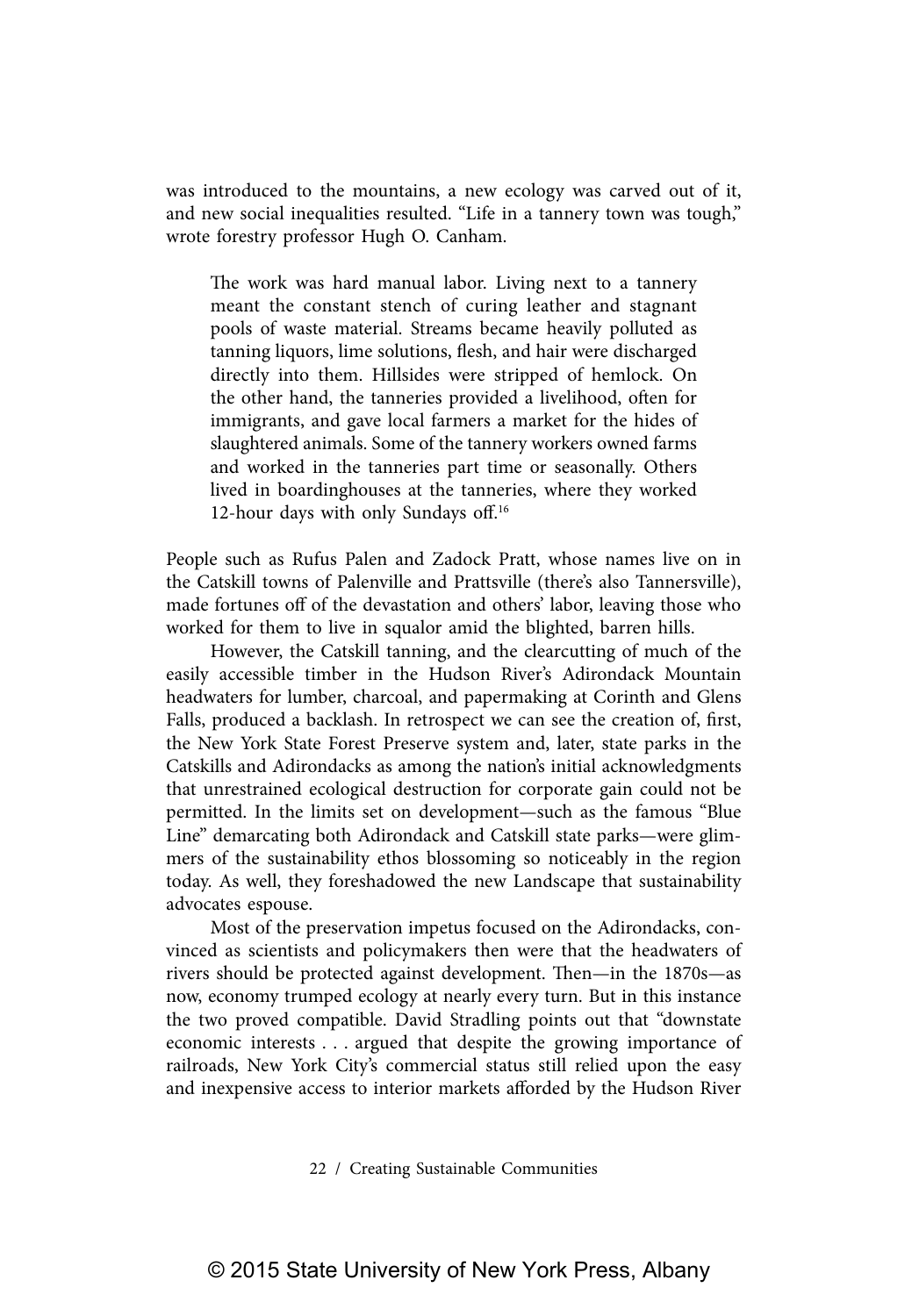and the Erie Canal, both of which required the consistent flow of water out of the Adirondacks."17 Timbering Mt. Marcy, New York's highest peak and the home of the Hudson's source waters, threatened to dry up the mighty river's flow—and the almighty dollar's as well.

After years of squabbling, in 1885 the state legislature was convinced. It set aside 681,000 acres in the Adirondacks, and nearly 34,000 acres in the Catskills, as off limits to logging. Nine years later those lands became constitutionally protected when New York's voters directed, "The lands of the state, now owned or hereafter acquired, constituting the forest preserve as now fixed by law, shall be forever kept as wild forest lands."18 That "forever wild" clause remains a precious one, particularly because both parks, now totaling 5.86 million acres in the Adirondacks and 707,000 acres in the Catskills, include substantial tracts of privately owned land: 50 and 53 percent, respectively. The parks have long embodied the tension between development and preservation increasingly commonplace throughout the region.

Tanneries were probably the first major source of water pollution, along with the untreated sewage that was dumped into every stream, river, lake, pond, and swamp for centuries. Industrialization increased the quantity and types of pollutants to . . . well, an industrial scale. In his detailed his‑ tory of the Hudson River published in 1969, Robert Boyle wrote that almost immediately as the river tumbled out of its mountain birthing rounds, it was "greatly despoiled and disfigured by pollution, much of which is from pulp and paper mills grinding up Adirondack wood for greeting cards, stationery, cartons, and, fittingly, toilet paper. . . . At Corinth, a plant of the International Paper Company sucks up eighteen million gallons of river water a day and in return spews raw pulp and paper wastes back into the Hudson through an open ditch and two outfall troughs."<sup>19</sup>

The pollutants built up with each of the 220 miles from Corinth to Manhattan. In *The Big Oyster,* Mark Kurlansky reflects on the situation at the Hudson's mouth near the turn of the twentieth century, writing, "Sturgeon catches, which had been more than one million pounds a year, giving the fish the nickname Albany beef, started to dramatically drop from pollution, which also ended the caviar industry. Fish trapped in shallow water found themselves suffocated in oil spills. . . . Lobster and bluefish started disappearing. Those that survived, including some oysters, were too contaminated to eat. The sharks stayed off of Sandy Hook to avoid the city's foul waters."<sup>20</sup> Sewage, dye waste, oil, garbage, industrial effluent of all manner: the region's booming economy, spurred by the burgeoning population industrialism attracted, was killing the river.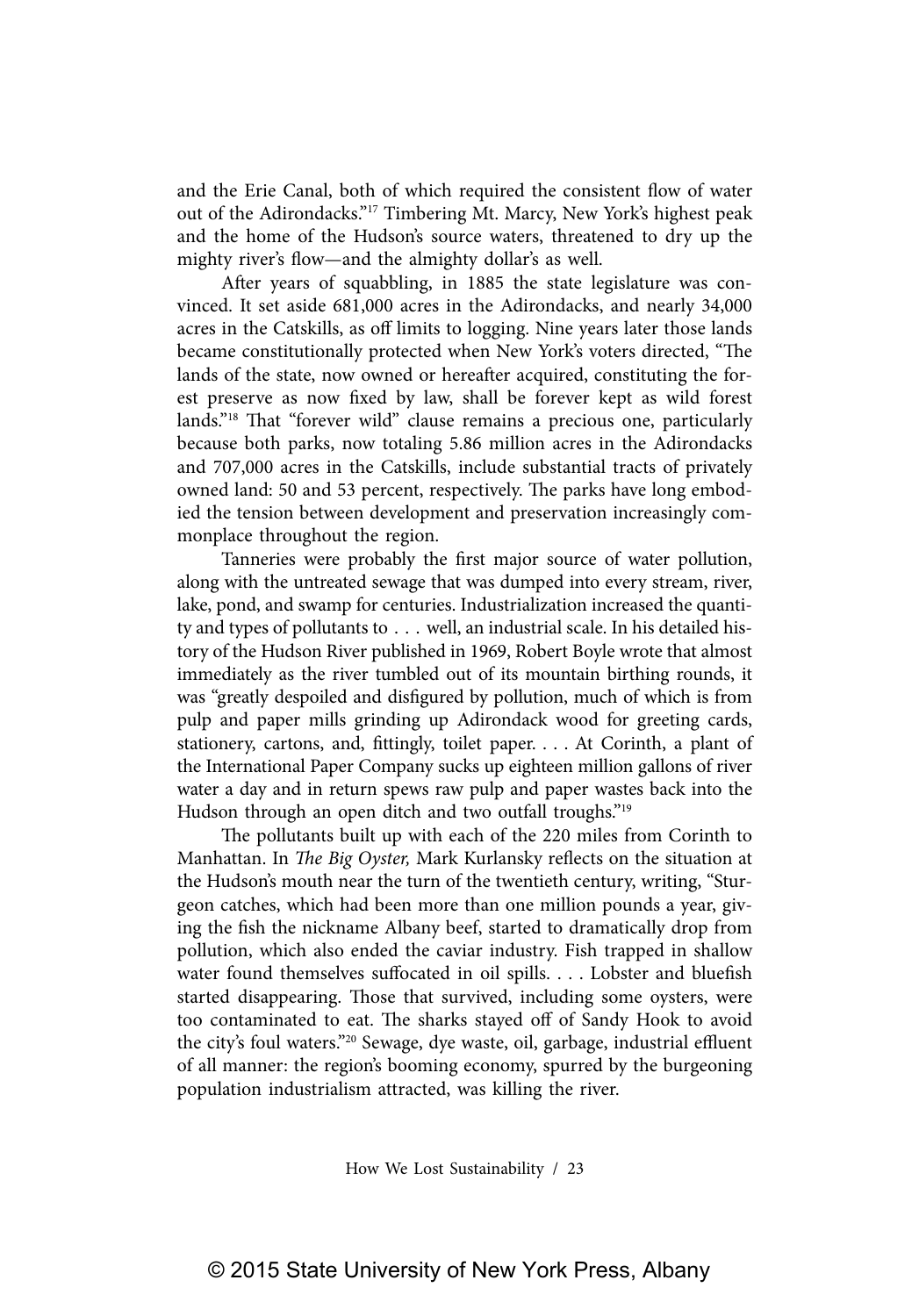Boyle paints a chilling picture of the Hudson at mid‑century, pre– Clean Water Act. Cities all along the Mohawk—the Hudson's primary tributary—and upper Hudson continued to dump untreated sewage into the rivers, and factories poured unknown chemicals into the mix, creating the "Albany Pool," a thirty to forty mile long stretch of filth so fetid that no dissolved oxygen could be found in the water during hot, dry periods. And, thus, no aquatic organisms could survive there: a riverine dead zone.

Even "clean" uses of the river posed profound challenges to it. Boyle led the opposition to a 1963 Consolidated Edison scheme that would have defaced the 1,380‑foot Storm King Mountain to provide power for New York City. Con Ed planned to pump river water to the top of Storm King, the Hudson's most iconic fixture, then release it during times of peak energy demand to turn electricity-producing turbines at the mountain's base. The plan, examined in more detail in chapter 8, would have destroyed a protected state forest and killed untold thousands of organisms daily as pumps sucked them up the mountain or sent the survivors down through the powerhouse, with its spinning turbines and immense pressures. Con Ed pulled its proposal in 1980 under relentless pressure from environmentalists.

Upland, away from the rivers and streams, nineteenth- and twentieth-century industry profoundly affected the look and quality of the land. Early in the industrial era there was the deforesting of the Catskills and Adirondacks, and virtually everywhere in between topsoil erosion was extreme when the land wasn't quickly planted in crops after the forests were felled. Air pollution from coal and wood burning power plants, and from vehicle emissions as the internal combustion engine took hold, fouled the air in cities and towns; one estimate said one and one‑half tons of soot was falling on each Manhattan block *each month* in the 1950s.<sup>21</sup>

Industries also polluted soil and groundwater. For instance, daily as I head into work at Skidmore College in Saratoga Springs, New York, I pass a bizarre sight. A couple of old brick structures surrounded by an expanse of asphalt stand behind a high fence, the enclosed area totaling seven acres. It is a Superfund site, by definition one of the most toxic locations in the nation, where, beginning in 1853, coal was processed into gas for streetlamps. The uses changed from gasification to vehicle maintenance over more than ninety years, the contamination building to the point that "coal tar" and a long list of other toxins poisoned the soil and groundwater, posing a threat to ten thousand residents living within a mile of the site.<sup>22</sup> "Cleanup" of the area—including paving over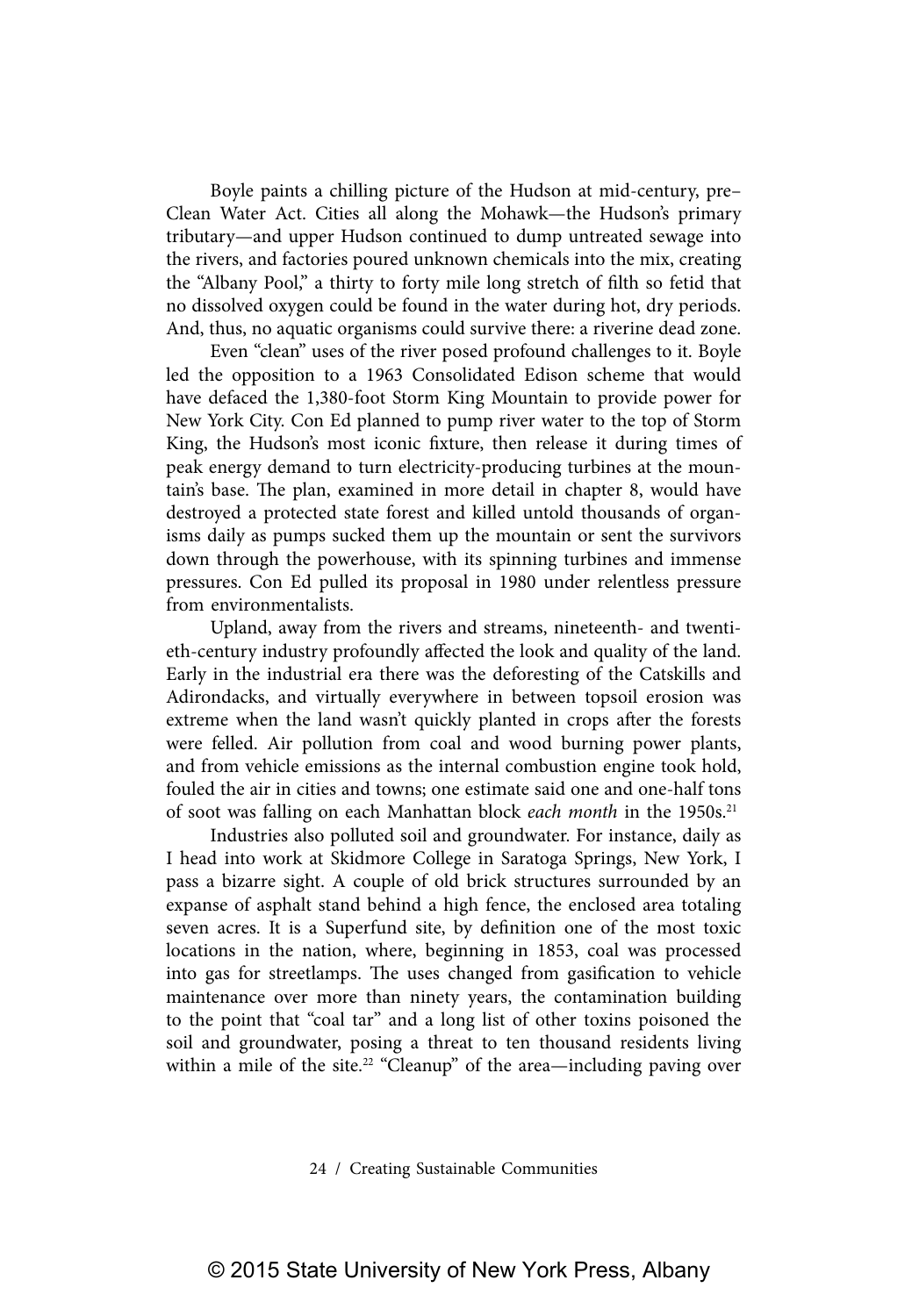all exposed surfaces—was completed several years ago, but it appears the tourist mecca of Saratoga is permanently scarred.

Even the literal headwaters of the Hudson were tarnished by industrialism. A short walk from the confluence of the aptly named Calamity Brook and Indian Pass Brook (the outflow of dammed Henderson Lake), where cartographers say the Hudson begins, stands an abandoned mine in the ghost town of Tahawus. Deep ponds have filled the huge old pits, and mountainous tailing piles left behind when the mine closed for good in 1989 loom over the infant Hudson. The Adirondack Iron Works mine first shut down in 1857 because the iron was so difficult to separate from impurities. Those contaminants turned out to be the really valuable stuff, and National Lead Industries reopened the mine in 1940 to extract the titanium dioxide, forty million tons all told, for use in warplanes. In 2003, the Open Space Institute purchased ten thousand acres, including the historic mine site, for \$8.5 million, and today it jointly oversees the area with the State of New York.

Like the Tahawus Tract, much has changed for the better since Robert Boyle's book was published, thanks to it and to the environmental organization Riverkeeper, which he co‑founded. But at times it seems that every positive carries a negative. Some of the worst polluters—the Corinth paper plant among them—have closed down, a good thing for the ecology but a nightmare for dependent one‑horse communities.

New laws curb the disposition of industry to treat waterways as dumping grounds, but some businesses were grandfathered into the Clean Water Act, and to this day the Finch, Pruyn paper mill in Glens Falls is the worst Hudson River polluter.<sup>23</sup> The Albany Pool is no more; however, throughout the region "combined sewage overflow," a result of water from streetside gutters being channeled into the same pipes as human waste, finds the river inundated with filth during every rainstorm or snowmelt.

Environmental insults to the region never seem to end, nearly all tied to industrialism. In 1963, around the time that activists started opposing Con Ed's Storm King plans, just upriver it opened Indian Point Nuclear Power Plant. Its reactors supply a quarter of the New York City region's power, using Hudson River water to provide cooling. But in the process, an estimated one billion organisms—"fish and crabs, but mostly larvae<sup>"24</sup>—are killed each year, radioactive elements leak into the Hudson, and radioactive steam is vented into the air around the plant. And as a result of decades of releases of polychlorinated bipheynols (PCBs), in 2002 General Electric accepted responsibility for the largest Superfund site in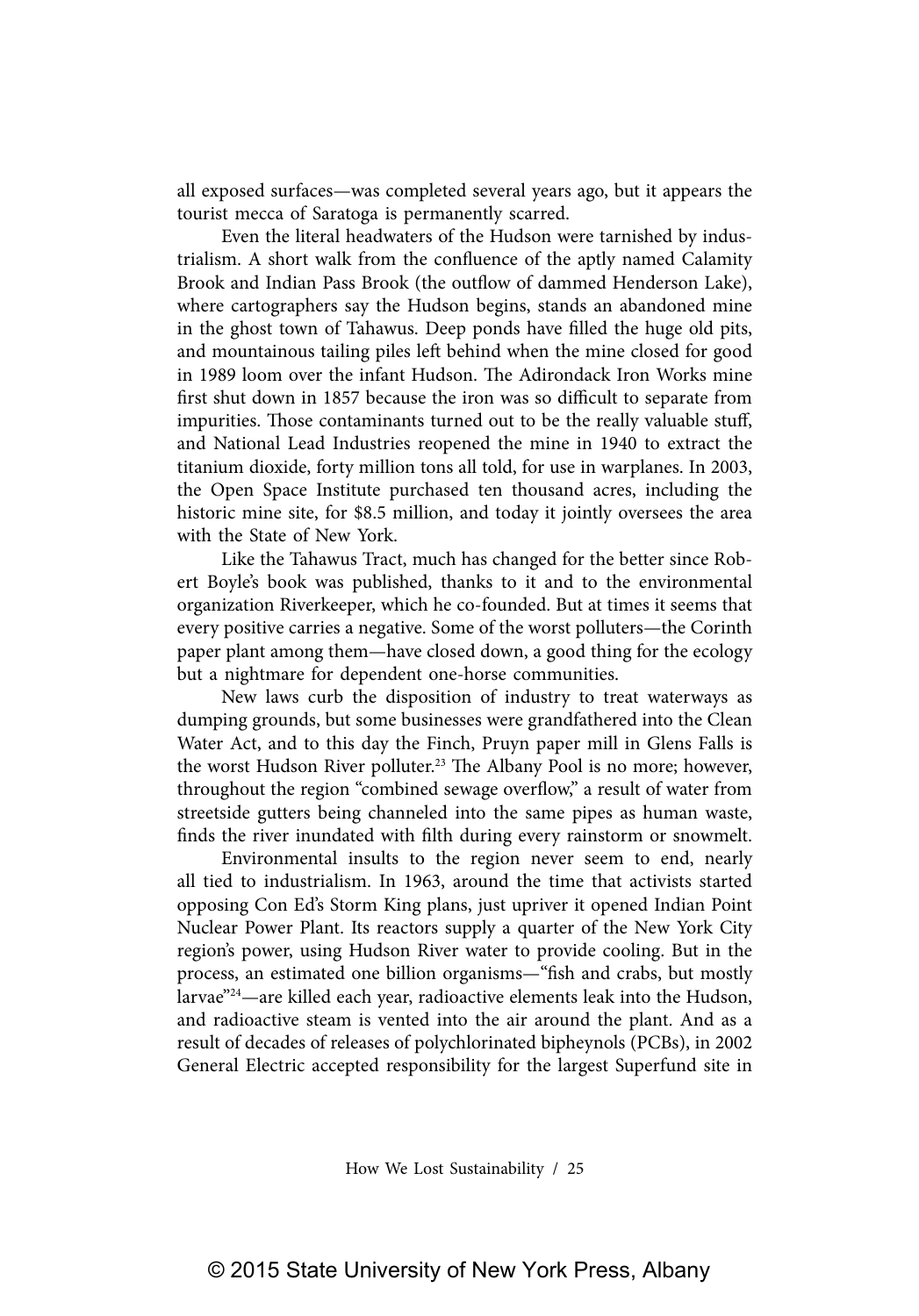the nation—all two hundred miles of the Hudson River from Hudson Falls to the Battery in Manhattan (see chapter 2).

## Understanding Unsustainability

America's first great painters were landscape artists. Emerging as the group did in the Hudson region, it took the label Hudson River School. Their first works date to 1825, and art historians say the school "closed" fifty years later—a period spanning the early industrialization of the region. Hudson River School artists were known to extoll the promise of industrialism, sometimes portraying the heavy black smoke from factories' stacks as wisps of white. Reflecting the social consensus, in those painters' view industrialism was exhilarating, the potential for economic growth and the resulting social good seemingly endless.

But not all of them accepted the received view of manufacturing as beneficent. Hudson River School painter Samuel Gifford's *Storm King on the Hudson,* for example, depicts a gale lashing the Hudson at the feet of the Highlands.<sup>25</sup> In the foreground, white-capped waves threaten to swamp an old wind‑powered Dutch sloop, to the horror of onlookers standing on a hillside. In the far distance a steamship billowing black waste coldly powers away from the tumult. Harshly simple in its rendering, with a rectangle for a hull and another for its smokestack, the "unnatural" steamboat ominously heralds a new era in which nature itself has been conquered.

The region's legacy of unsustainability is a history no different than that endured by most other places in the United States, except the trajectory here was complete—from early, trade‑based capitalism to emergent manufacturing to full-scale industrialism and today's "late" capitalism, with its synthetic chemicals and high technologies—while in others industrial capitalism arrived more rapidly or more fully formed. Regardless, a sustainable Hudson region economy was lost as soon as the Dutch began shipping vast numbers of pelts to Europe to stoke the beaver hat craze, fundamentally altering the region's ecology and native peoples' relationship with it.

Now as then, our economic system's obsession with growth breeds dangerous, often tragic outcomes ranging from massive wealth inequality to environmental destruction to the false beliefs that it can all continue forever and that we all will be rich someday. An essential tenet of sustainability holds that economic growth as we have traditionally understood it cannot persist indefinitely: ecologists have never identified a species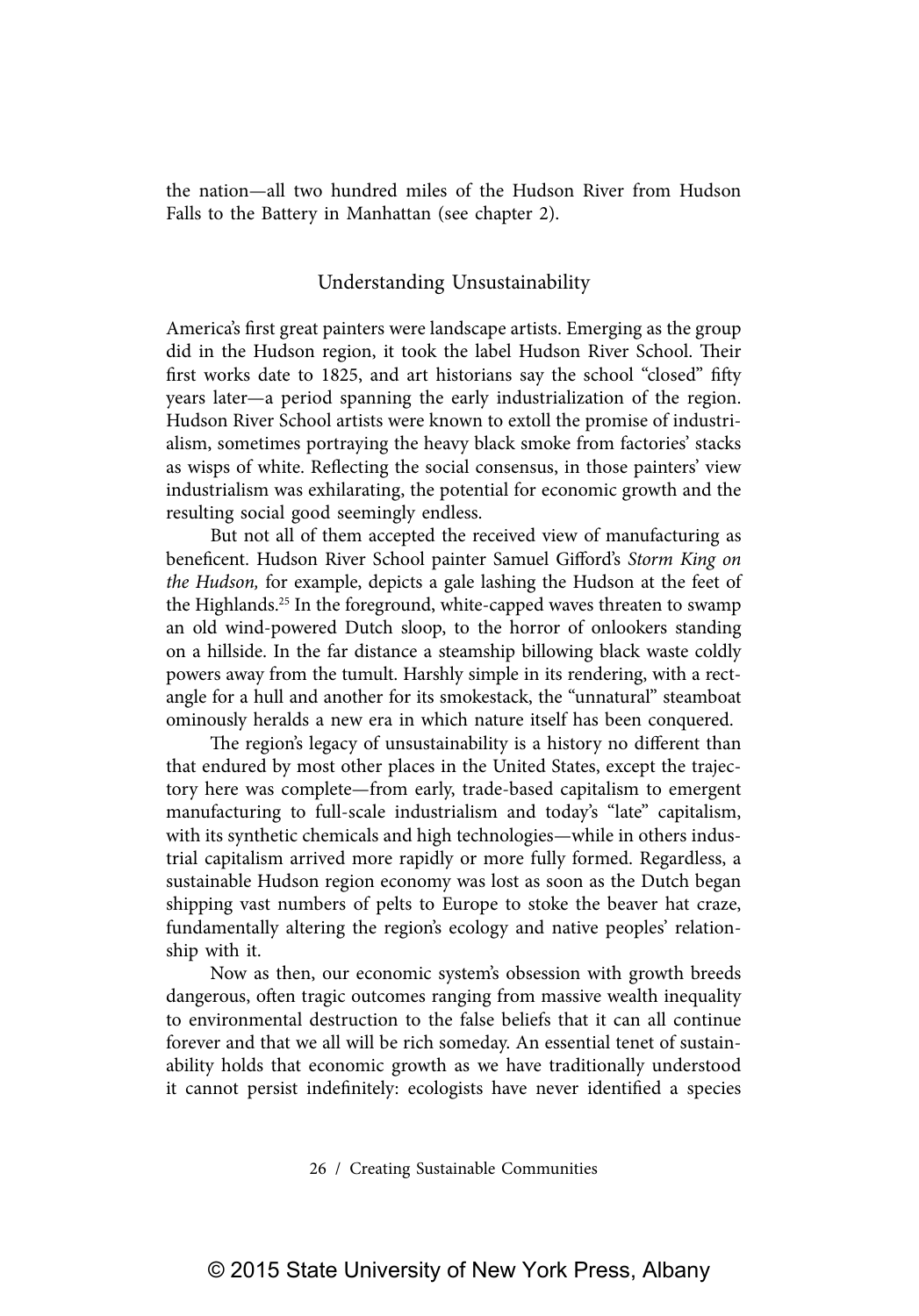immune from ecological limits, and there is no evidence *Homo sapiens* is any different from the rest except for our remarkable ability to stave off the inevitable—which may well mean our demise, as it already has that of thousands of other species.

Two divergent social science perspectives are especially helpful as guides for understanding the economy‑ecology‑society relationships so integral to sustainable futures: critical theory and ecological modernization.

#### *Critical Environmental Theory*

Critical environmental theory's roots extend back to Karl Marx's trenchant critiques of capitalism. Its scholars expand the connections he occasionally made between business, labor, and the environment and build on Marx's extensive exploration of the logic of capitalism. Such "ecological socialism," writes James O'Connor, "is concerned, for example, with the health problems of particular groups of workers, pollution problems in certain communities, zoning problems in certain districts, and so on."26 O'Connor's evaluation of our economic system is direct: "the short answer to the question 'Is sustainable capitalism possible?' is 'No,' while the longer answer is 'Probably not.' "27

Why not? John Bellamy Foster argues that, "while we can envision more sustainable forms of technology that would solve much of the environmental problem, the development and implementation of these technologies is blocked by the mode of production—by capitalism and capitalists. Large corporations make the major decisions about the technology we use, and the sole lens that they consider in arriving at their decisions is profitability."<sup>28</sup> Even recycling keeps the "treadmill of production"—the profit-creating process dependent on new technologies and ever-increasing ecological destruction—turning over and over. From a business perspective, its aim is simply to make a profit from others' waste, and doing so inheres yet more wastes, such as water to clean recyclables and pollution-generating energy to transport and process them.<sup>29</sup>

But perhaps capitalism's greatest fault is its unaccountability. It imposes on nature the dual meaning of "source" and "sink": the locus both of raw materials and the dumping ground of that which is no longer usable or needed. Critical theorists insist that businesses never pay the full costs of doing what they do. Drilling for oil, for example, often creates air and water pollution, the price tag for which drilling companies get to ignore; paper companies along the Hudson dump wastes into the river without charge, and the coal-fired power plants along its shores did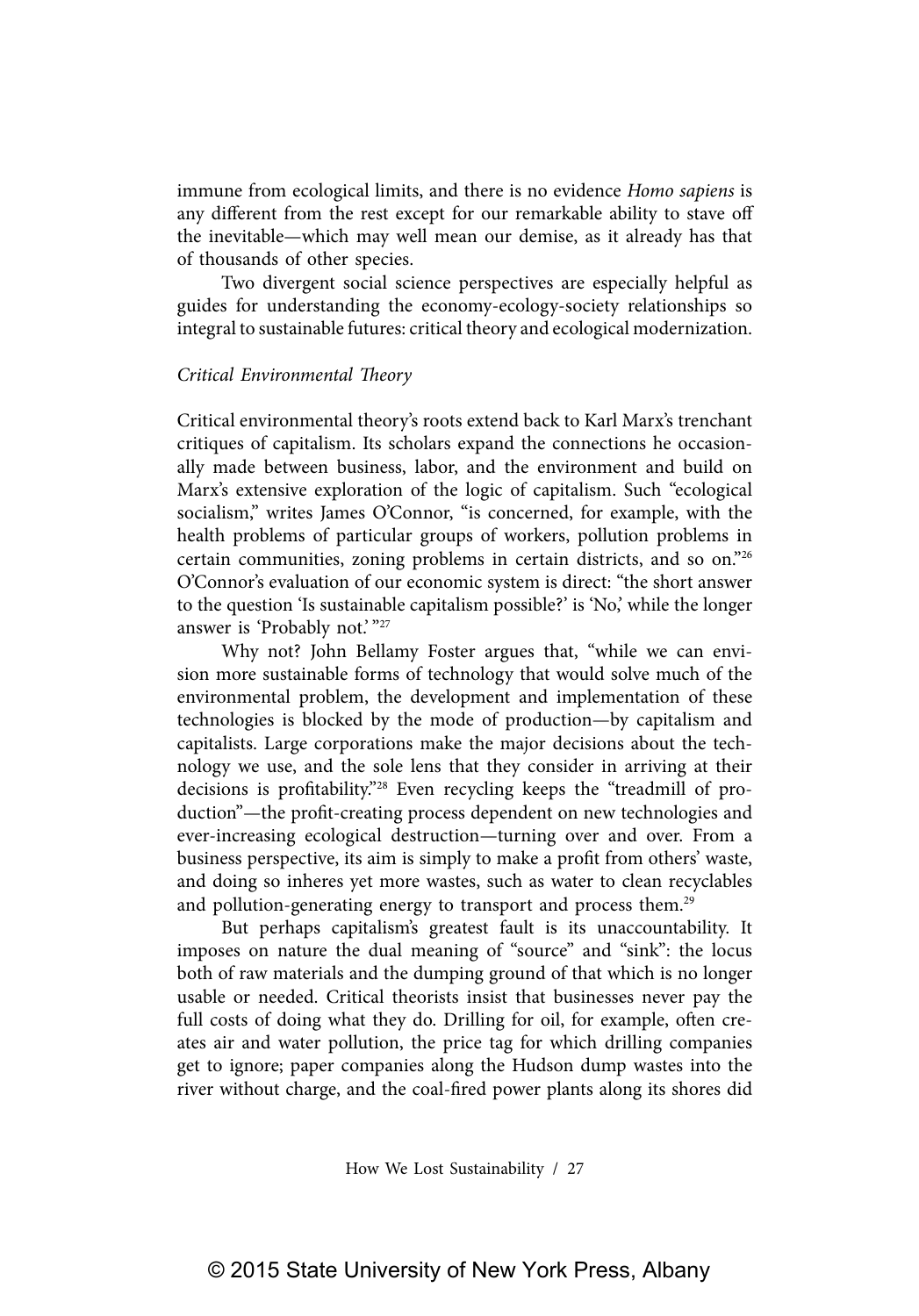not have to pay for their carbon emissions until the last few years despite the costs of carbon-induced climate change to society (the Northeast's innovative carbon payment system is discussed in the Conclusion). "Capitalism," summarizes one ecological economist, "must be regarded as an economy of unpaid costs,"30 the bill ultimately coming due in the form of damaged ecosystems, diseased humans, and the social ills emanating from rampant inequalities.

Critical ecological theory paints a picture of capitalism as an unsustainable economic system fundamentally at odds with both ecosystem health and human equality. Through that filter we see the Hudson region and its people as victimized the moment the Dutch arrived. From fur trapping to PCB contamination, the region's animals, trees, soils, minerals, and waters were stripped or dumped on for profits. Native peoples, and, later, the workers who toiled in tanneries and factories, became unwitting and poorly paid (or unpaid) accomplices in creating an unsustainable, inequitable Landscape.

As for the future, what is inevitable, according to critical ecologists, is social conflict. Following Marx, they argue that powerful business interests and their political allies will not go quietly when confronted by sustainability advocates hell-bent on creating a lasting world. But those advocates, weary though they may be from an economic system that leaps from crisis to crisis and wary of an uncertain ecological future, are increasingly boisterous and demanding. Change is on its way; its extent, and how orderly it will be, is the only question.

#### *Ecological Modernization*

One key shortcoming of critical ecology theory is it loses sight of the creativity fostered by capitalism. That's the view of "ecological modernization" scholars. Capitalism's responsiveness to "demand" is one of its great advantages (never mind that it *creates* demand far more often than it responds to it). Ecological modernists argue that the only realistic path to a livable future is through a reformation of our economic system that they insist is already under way, a process of finding a new direction driven by sustainability ideology and not narrowly by the compulsion to make a buck.

Ecological modernization began in the 1980s with a debate over whether policy changes of the sort devised by lawmakers and regulators were capable of adequately addressing environmental ills. "State actors," according to the perspective's foremost advocates, "lacked the knowledge,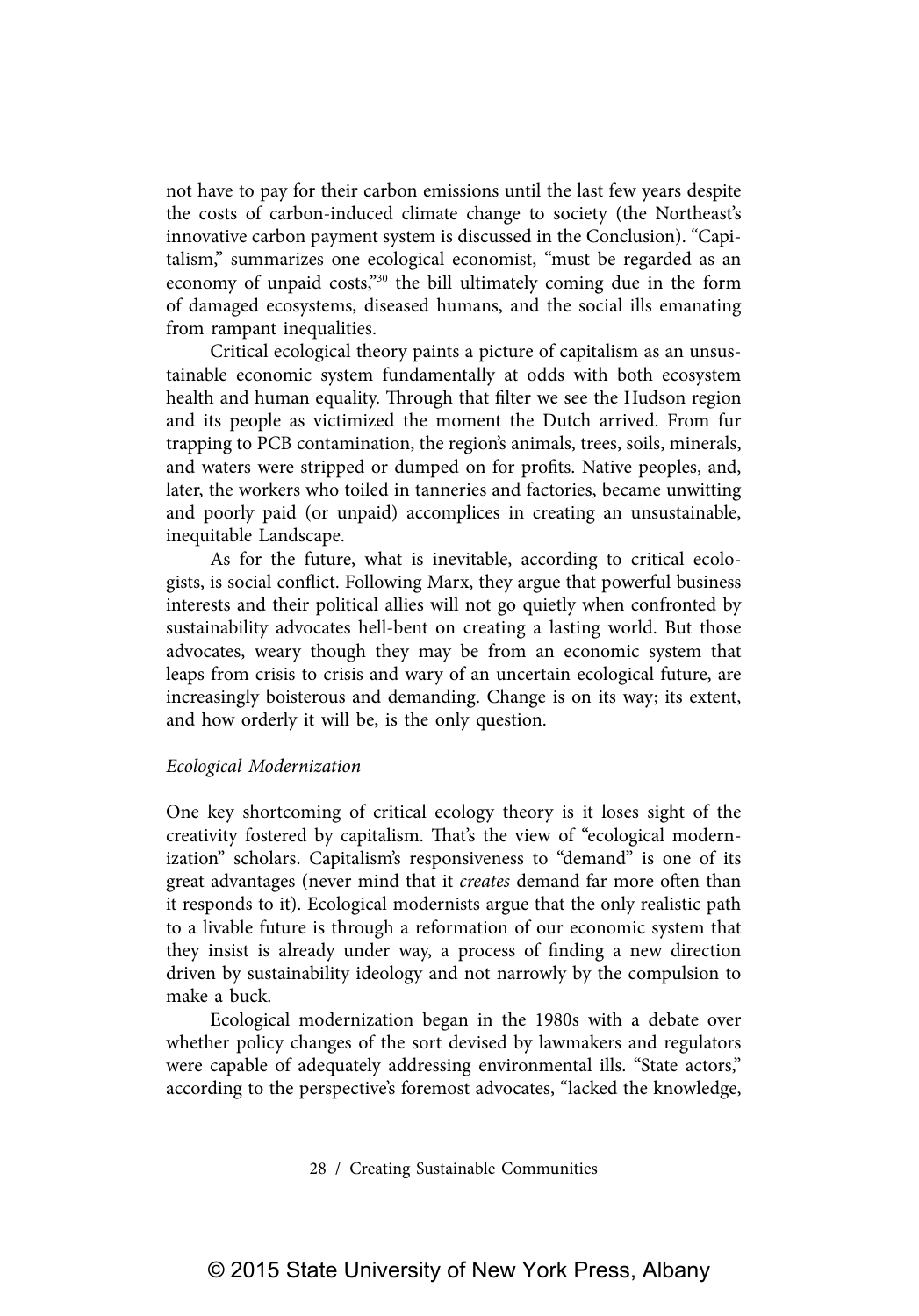capacity and legitimacy to intervene in and control market actors and processes."31 Regulation tends to exacerbate environmental problems, eco‑modernists insist, because it puts businesses on the defensive and because regulators do not understand the corporate world.

On their face, arguments like that aren't much different than neoliberal economists' assertions that virtually all regulation is anathema. But eco-modernists' views are more nuanced. Government needs to be involved in corporate behaviors affecting the environment—unrestrained capitalism creates more problems than it solves—but it doesn't have to exist in conflict with business. "What economic actors want is a more flexible, transparent, predictable, and tailor-made approach to environmental governance," not none at all, explain Gert Spaargaren and Arthur Mol. "Therefore, the state administration should be 'politically modernised' [to promote] more flexible, horizontal, network-like and participatory relationships between state and market actors."32

How can corporations be trusted to do right by the environment? Eco-modernists' response to that question is perhaps the most surprising and controversial of all their assumptions: because business, like every other aspect of society, has come to understand the centrality of ecological concerns. In fact, ecology stands on par with economy as essential to social stability, even survival, in our times. Ecological concern has developed "into an autonomous, independent factor which has to be taken into account and to be dealt with in the restructuring of production and consumption"; indeed, "the ecological sphere . . . is no longer 'contained' or 'enclosed' by the economic sphere,"<sup>33</sup> a reversal of the historical relationship between ecology and economy.

Business must respond to this new sphere of influence—this new reality that informs, even directs all else in society. Sustainability, from this perspective, *is* the new Landscape. It is already with us, not simply on the rise; of course it is far from complete, but what's key is there is no turning back. Using economic rationality and market dynamics as a guide, in the short run environmental destruction makes no sense because market share may be lost.

It's the long run that's really important, however. "[A]s nations develop and become technologically sophisticated," explains John P. Hoffmann, "they begin to improve their environmental conditions. . . . Technologi‑ cal sophistication permits more efficient conversion of raw products into finished materials and promotes more efficient use of agricultural, forest, and other types of land."<sup>34</sup> So thoroughgoing is the new ecological mindset that "institutions and social actors attempt to integrate environmental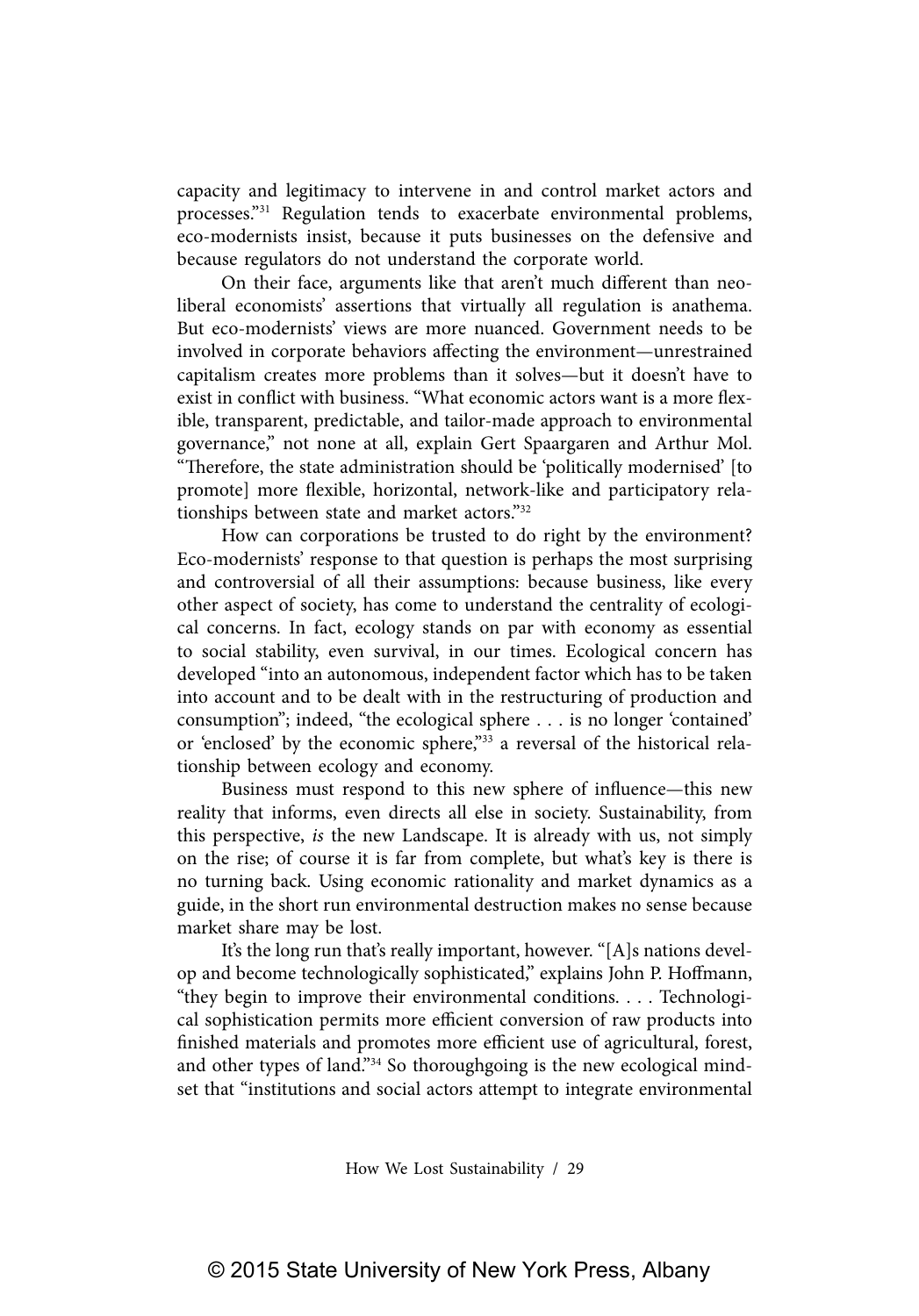concerns into their everyday functioning, development, and relationships with others, including their relation with the natural world."<sup>35</sup> Business, ecological modernists insist, is rapidly becoming ecology's strongest ally.

Ecological modernization is appealing on multiple levels. Unlike critical ecology theory, it argues that social and ecological change need not be conflict-filled. Nor must change result in social structures—particularly an economic system—radically different from those we know today. And the notion that ecological realities stand on their own as the dominant force to be reckoned with is music to sustainability advocates' ears.

As such, eco‑modernization's view of the Hudson region's history acknowledges the extraordinary environmental damage this place has endured at capitalism's hands, but it reads the trajectory of technology, policy, and activism optimistically. The River Observatory Network, a partnership between IBM and the nonprofit environmental advocacy organization Beacon Institute to monitor Hudson River water quality using a network of sensors,<sup>36</sup> and even environmental pariah GE's emphasis on promoting wind power, are indicative of ways that major corporations have begun to take seriously the imperatives of the ecological sphere. Eco‑modernists insist there is more in the offing.

## A Different Kind of Capitalism

It is not clear whether either of these theoretical perspectives will prove, over time, to be the better at interpreting our era.<sup>37</sup> My own view is that it would be foolish to suggest that we will arrive at sustainability tomorrow by eliminating capitalism. It won't happen, of course, and given the disruption to people's lives that precipitous economic change would prompt, it shouldn't. But our economic system must undergo extensive reform, and soon, if we are to rectify the nightmares of ecological damage and social inequality already with us—nightmares that, in the Hudson River region, began with the arrival of those earliest capitalists, the Dutch, and that have proceeded relentlessly until now. Gus Speth put it well when he wrote of his hope of transforming "the market into a benign and restorative force."38

This book is about the pragmatic: real-life people and organizations that are actually doing things differently in their communities, for their cities, on their farms. None of them have walked away from capitalism, and nearly all actively embrace it. But implicit in their words and deeds is that a different kind of capitalist economy is in the making, one skep-